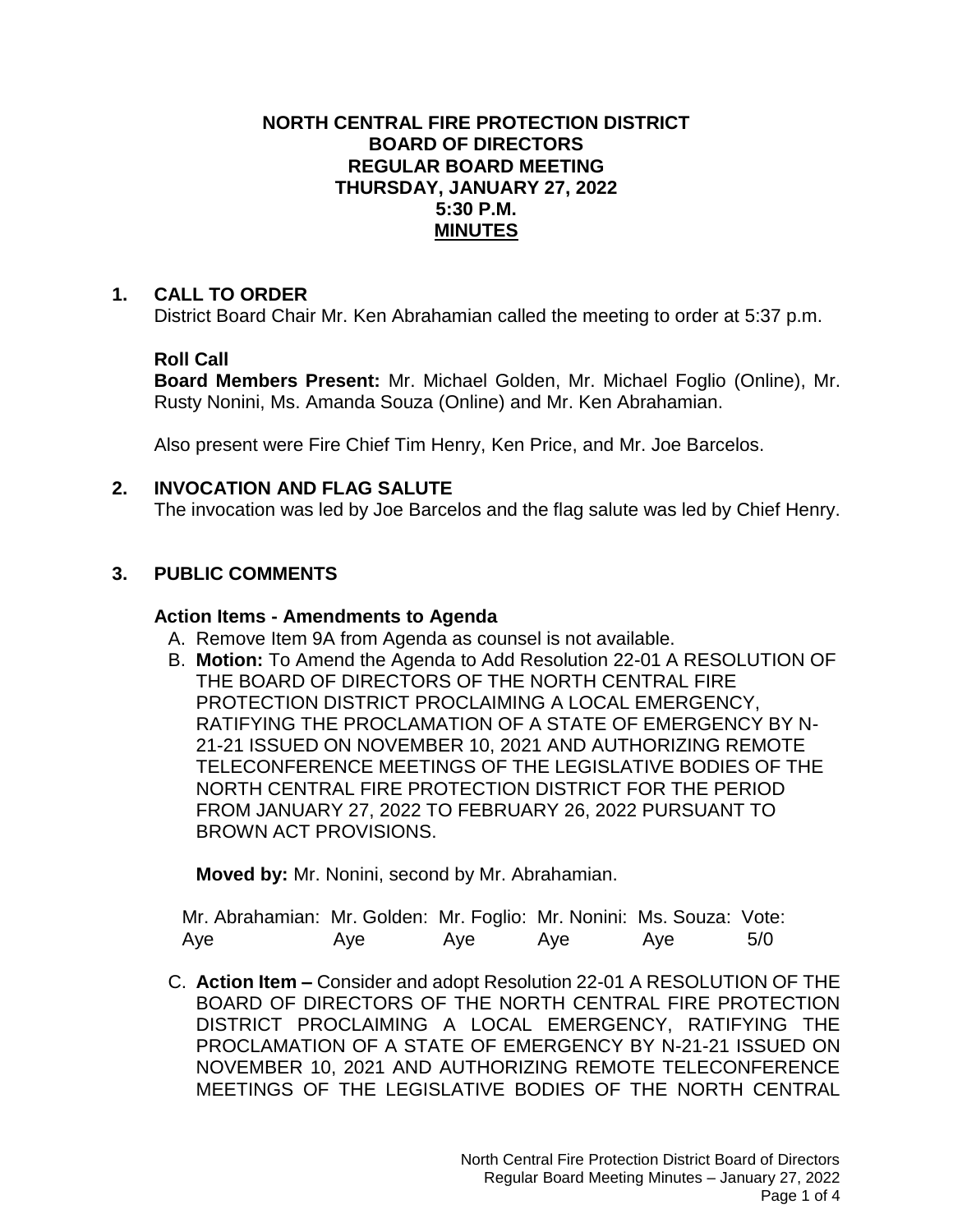FIRE PROTECTION DISTRICT FOR THE PERIOD FROM JANUARY 27, 2022 TO FEBRUARY 26, 2022 PURSUANT TO BROWN ACT PROVISIONS.

**Moved by:** Mr. Nonini, second by Mr. Golden.

Mr. Abrahamian: Mr. Golden: Mr. Foglio: Mr. Nonini: Ms. Souza: Vote: Aye Aye Aye Aye Aye 5/0

There were no public comments.

## **4. CONSENT AGENDA**

## **A. Consideration and Approval of Disbursements List for December 2021**

- **B. Review and Acceptance of Monthly Financial Reports**
	- **1) District Fund Balances – All Funds**
	- **2) Budget Variance Report: YTD Expenses Compared to Budget**
	- **3) Revenue and Reimbursement Report**
	- **4) PG&E Reports**

Mr. Abrahamian asked the District Board and members of the public if there were any items on the Consent Agenda they would like to pull from the agenda for discussion or questions.

Chief Henry responded to an inquiry by Mr. Nonini regarding consulting services on the December 2021 Disbursements List. Hearing no other comments or questions, Mr. Abrahamian called for a motion to approve the Consent Agenda.

**Motion:** To approve the Consent Agenda as presented.

**Moved by:** Mr. Golden, second by Mr. Nonini.

Mr. Abrahamian: Mr. Golden: Mr. Foglio: Mr. Nonini: Ms. Souza: Vote: Aye Aye Aye Aye Aye 5/0

## **5. APPROVAL OF MINUTES**

**A) Minutes of the Regular Board Meeting of December 9, 2021.** Mr. Golden requested a typographical correction on page 2.

**Motion:** To approve the minutes of the Regular Board Meeting of December 9, 2021 as presented with the correction on page 2.

**Moved by:** Mr. Nonini, second by Mr. Golden.

Mr. Abrahamian: Mr. Golden: Mr. Foglio: Mr. Nonini: Ms. Souza: Vote: Aye Aye Aye Aye Aye 5/0

## **B) Minutes of the Special Board Meeting of January 13, 2022.**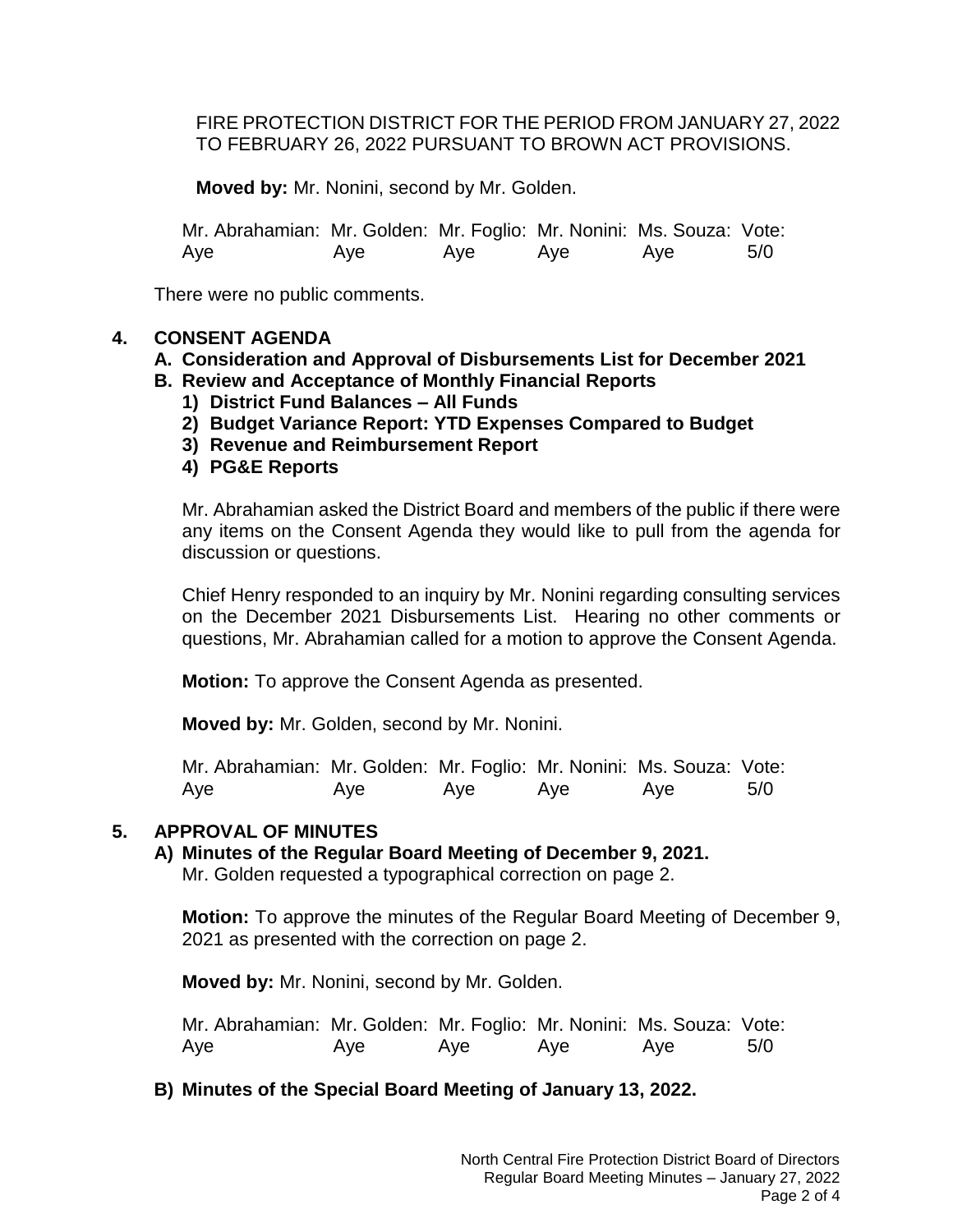There were no questions or comments.

**Motion:** To approve the minutes of the Special Board Meeting of January 13, 2022 as presented.

**Moved by:** Mr. Nonini, second by Mr. Golden.

| Mr. Abrahamian: Mr. Golden: Mr. Foglio: Mr. Nonini: Ms. Souza: Vote: |     |             |     |     |
|----------------------------------------------------------------------|-----|-------------|-----|-----|
| Abstain                                                              | Aye | Abstain Aye | Aye | 3/0 |

## **6. DISTRICT AUDIT FOR FISCAL YEAR ENDING JUNE 30, 2021**

**A) Action Item** – Consider and accept the District Audit as presented by Bill Patterson with Sampson, Sampson and Patterson for the fiscal year ending June 30, 2021.

**Motion:** To accept the audit as submitted by Sampson, Sampson and Patterson for the fiscal year ending June 30, 2021.

**Moved by:** Mr. Golden, second by Mr. Nonini.

Mr. Abrahamian: Mr. Golden: Mr. Foglio: Mr. Nonini: Ms. Souza: Vote: Aye Aye Aye Aye Aye 5/0

## **7. SECOND PUBLIC HEARING REGARDING THE CONTENT OF THE DRAFT MAPS AND PROPOSED SEQUENCE OF ELECTIONS**

**A) Conduct Public Hearing to invite public to provide input regarding the content of the draft maps and proposed sequence of elections.** Mr. Abrahamian opened the public hearing at 6:09 p.m. for comments from the members of the public. There were no comments from members of the public so Mr. Abrahamian closed the public hearing at 6:10 p.m.

## **8. FIRE CHIEF REPORT**

- A) Fire Incident/Fire Prevention Reports for December 2021
- B) COVID-19 Fiscal Relief for Special Districts
- C) American Rescue Plan Act of 2021 (ARPA)
- D) Station 59 Renovation Update
- E) CDBG Grant Update
- F) FPPC Fundraising Reporting Changes
- G) 2021 Strike Team Reimbursement Update
- H) 2021 SAFER Grant Application
- I) 2021 AFG Grant Application
- J) KUSD Workforce Grant Opportunity

**Public Comment**: Tim England, President of the North Central Professional Firefighter Association, requested to speak on Item 9.A., acknowledging that it had